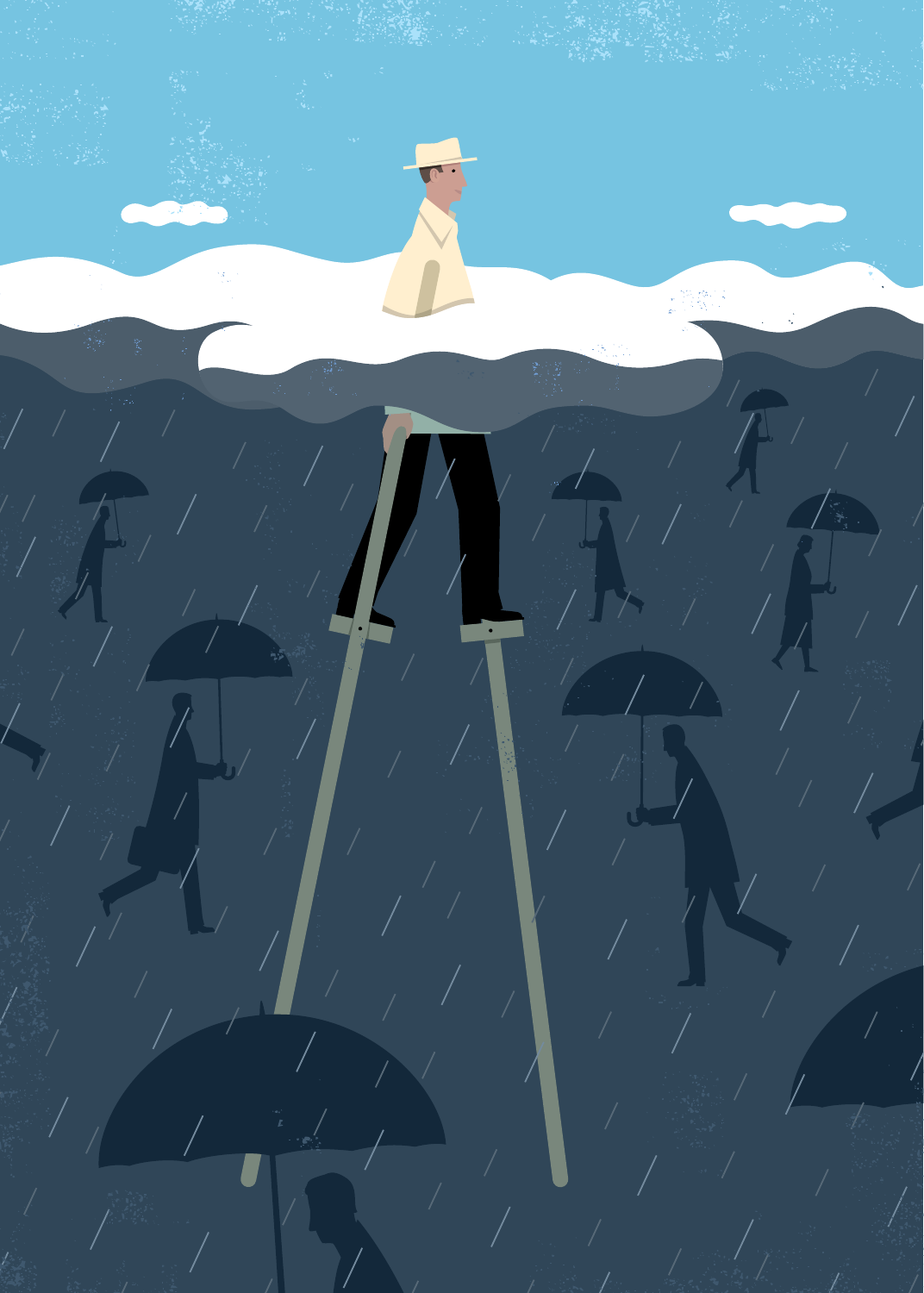# All-Weather ETF Portfolio Strategies

As more and more advisors use ETFs, they are finding different and better ways to integrate these vehicles into their client portfolios.

Advisors are always looking for ways to improve client outcomes. These days an increasing number are turning their sights to exchange-traded funds (ETFs) to help them construct client portfolios. Where in the past an advisor might have looked to a basket of securities to create exposure to a particular sector or geographic region, now he or she can accomplish the same thing easier and cheaper with an ETF with just one trade.

ETFs hold certain structural advantages over mutual funds and individual stock issues, many advisors say. When constructing a portfolio for such volatile times, these funds can be particularly well suited, especially for an advisor who practices tactical asset allocation. Transparency, tax efficiency and low price are all reasons to use ETFs.

"If you buy an active mutual fund, you might see the holdings as of the last reporting period, which is three to six months ago," says Roger Nusbaum, chief investment officer of Your Source Financial in Phoenix and author of the blog *Random Roger*. "But you have no idea where those holdings are going to be six months in the future."

Beyond reporting transparency, ETFs may also help an advisor showcase his or her fiduciary responsibility. "We have a fiduciary responsibility to invest in our clients' best interest," says Casey Smith, president of Wiser Wealth Manager in Marietta, Ga., with \$40 million under management. "Based on my fiduciary duty, I can't put a client in a mutual fund knowing that the fund manager is statistically not going to beat his index."

### **Active and Passive Approaches**

But use of ETFs is not strictly limited to advisors that only utilize passive management. Both active and passive investors say they have plenty of use for ETFs in their portfolio designs. Passive investors maintain that they are only looking for exposure to certain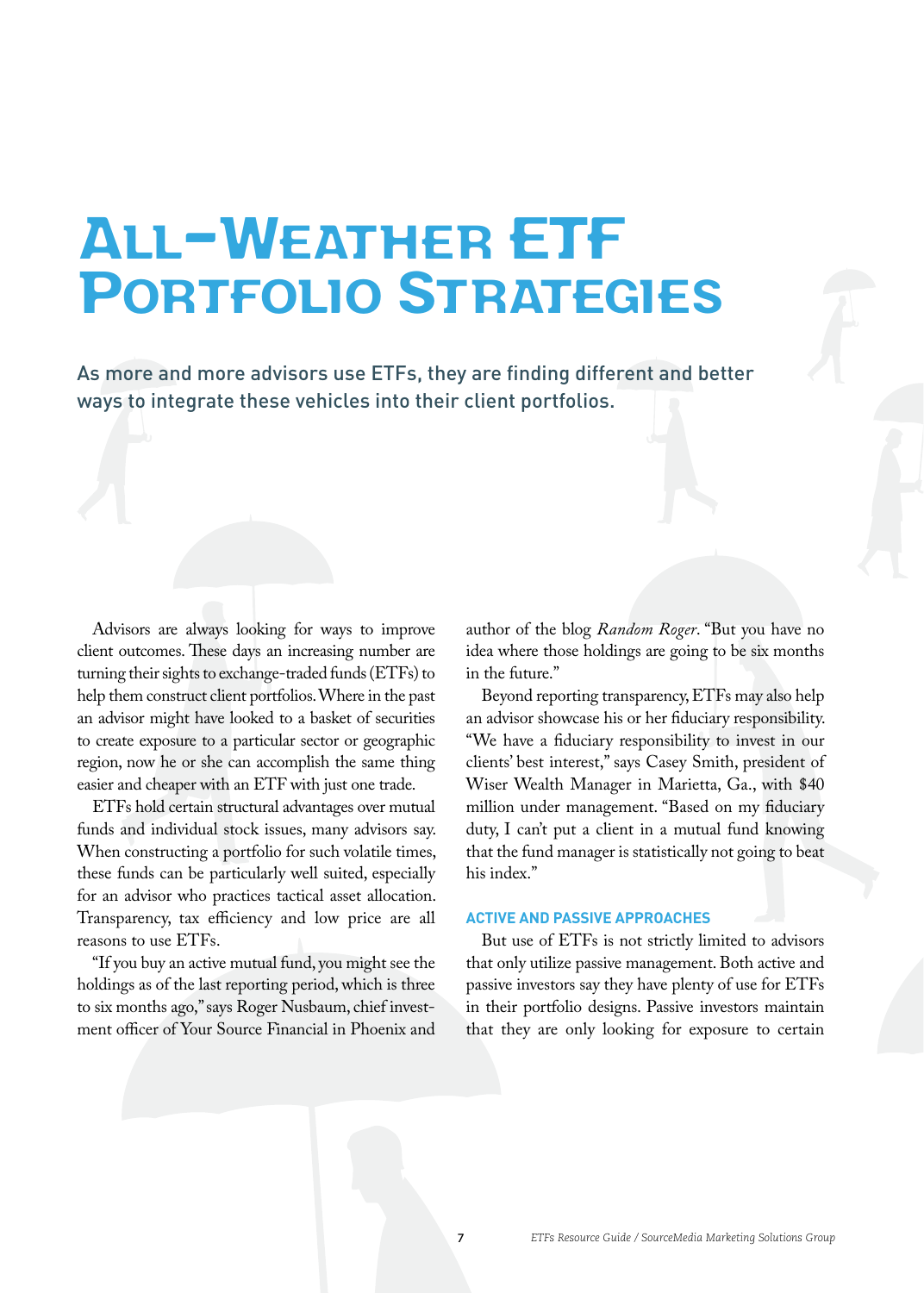asset classes and ETFs are a simple way to achieve this strategy. These investors note that ETFs make an excellent long-term holding, particularly for accounts that do not trade much.

But active managers can use passively managed ETFs with an overlay of their own active strategies. These portfolios also benefit from the low cost and transparency that ETFs are known for. In this case, advisors provide the active management, deciding the exact allocation to each asset class, typically using tactical asset allocation screens to make trading decisions. "I first figure out what exposure I want to different asset classes, and then I figure out the best way to capture that exposure," explains Nusbaum, who oversees \$147 million in client assets.

# " High-net-worth clients may be conditioned to think that they need individual stocks, but I'M CONVINCED THAT'S NOT WHAT THEY NEED."

David Armstrong, Monument Wealth Management



Ongoing analysis leads him to make portfolio changes. "We're big on taking defensive action when the S&P 500 goes below its 200-day moving average," Nusbaum says. When that happens, he prefers to use an ETF constructed with industrial companies because of its ability to mute market declines. "In trying to build up the industrial sector, we ask ourselves what's the best proxy for the industrials, and that will lead us to owning a combination of a couple of different funds," he explains.

## **ETFs for the Long Run**

But Nusbaum also uses ETFs to play long-term secular trends. For almost seven years, he's had a bet on the worldwide water shortage as a major investment idea. To address this focus, he uses ETFs that invest in

companies looking to overcome this problem. To invest in worldwide food themes, Nusbaum likes funds that hold fertilizer stocks. Their geographic range adds diversification to the portfolio, he says.

For his part David Armstrong, managing director and co-founder of Monument Wealth Management in Alexandria, Va., is largely a buy-and-hold investor, and ETFs are a cost-effective way to stay passive. As with Nusbaum, Armstrong makes top-down calls and changes his investments when conditions warrant, but he's very slow to pull the trigger. He takes the long view and says that quarter to quarter, year to year, fundamental economic data doesn't change that often.

Armstrong switched to ETFs in 2000, after the passage of Regulation Fair Disclosure—better known as Reg FD—which required that publicly traded companies disclose financial information to all investors at the same time. "That basically called into question the value of sell-side research," he says. With all investors now on a level playing field, Armstrong believed that his value-add lay elsewhere.

Instead of spending his time on individual security selection, Armstrong puts his efforts into economic forecasting and directing his portfolios through that lens. "Information about publicly traded companies is so immediate that it's very tough to discover something about an individual company that everyone doesn't know already," he explains.

Over the past three years, he's hardly made any changes at all. "If you take a step back and look at the big picture, over the past three years very little about the economy has really changed," he says.

# **TI WAS ALWAYS AN ASSET** diversif ication-type manager, until I saw that it didn't work in a period like 2008 and 2009."

Bob Rall, Rall Capital

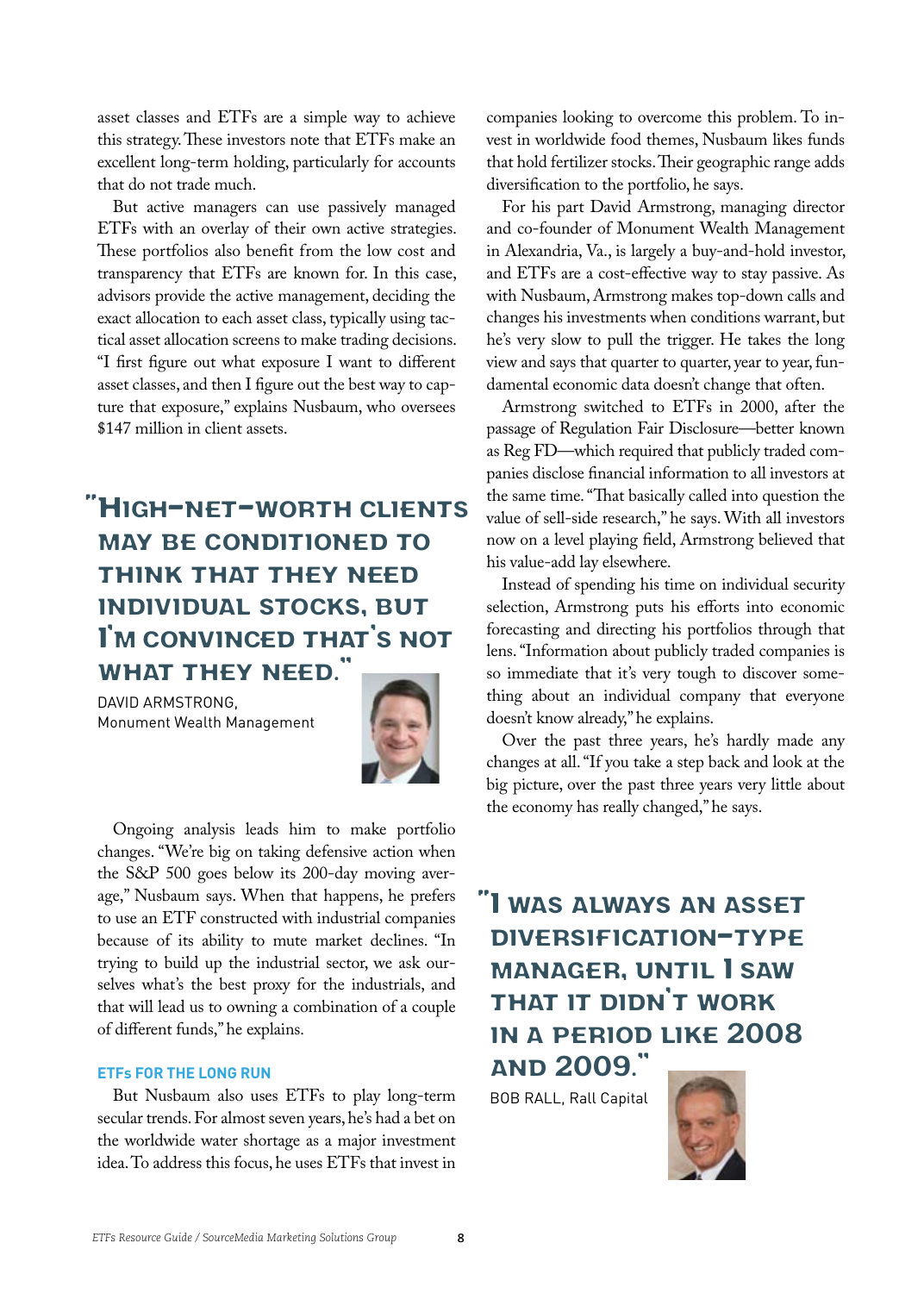#### **In the Mix**

Many advisors who use ETFs in client portfolios also use mutual funds and individual stocks in tandem. Bob Rall, president of Rall Capital in Merritt Island, Fla., for example, has a fondness for small-cap value funds, which are difficult to access through ETFs. On the other hand, he sees little point in owning largecap growth mutual funds. That market's efficiency and liquidity don't allow fund managers to gain any advantage over an index, he believes.

Gary Gordon, president of Pacific Park Financial, a registered investment advisor in Newport Beach, Calif., and author of the blog, *ETF Expert*, uses individual stocks to round out the exposure provided by ETFs. For example, some preferred stock ETFs are heavy in the financial sector. That makes Gordon uneasy, given the financial sector's recent volatility. Another big component of those ETFs are utilities. "But if you buy a preferred stock outside those sectors, along with the ETF, you get diversification," he says.

Gordon has also purchased shares of Abbott Laboratories in conjunction with a healthcare ETF because "there's little correlation," he adds.

#### **Courting the High-Net Worth**

For high-net-worth investors, ETFs pose a unique opportunity to access sophisticated investment strategies, but with reasonable fees. While separately managed accounts with a cadre of advisors may seem like the type of personalized service high-net-worth clients expect, in many cases it may not serve their needs well.

"High-net-worth clients may be conditioned to think that they need individual stocks, but I'm convinced that's not what they need," Armstrong says.

Instead, an advisor should spend time with clients helping them identify goals and objectives, and then align their investments so that the investments can help meet them, Armstrong maintains. Plus ETFs can offer some of the hedging strategies that are typically used in hedge funds and separately managed accounts, but not mutual funds.

Chad Carlson, wealth manager and investment committee member with Balasa Dinverno Foltz in Itasca, Ill., whose typical client has \$2 million in investable assets, says ETFs allow a level of transparency that other investments don't, and that helps him create sound portfolios for his high-net-worth clients.

## **Tax Advantages**

Especially important to high-net-worth clients are tax implications, and it's hard to argue against ETFs in that regard. Unlike a mutual fund that operates under the Investment Company Act of 1940, and is therefore required to distribute capital gains taxes to shareholders (unless a manager runs the fund in such a way as to minimize taxes), advisors have a lot of leeway in when they buy and sell ETFs to optimize tax savings.

# "Based on my f iduciary duty, I can't put a client in a mutual fund knowing that the fund manager is statistically not going to beat his index."

Casey Smith, Wiser Wealth Manager



"One of our most important strategies is tax-loss harvesting," explains Carlson. "We find that ETFs are great in this space because we can keep the same exposure in what we want and avoid the wash-sale rule."

For example, Carlson might harvest some losses by selling an emerging market ETF, but still maintain his exposure by purchasing another ETF that's based on a different index. After 31 days, he can repurchase the original fund and take the loss.

Today, the tax strategy that Carlson is implementing is tax-gain harvesting. Why? The Bush-era tax cuts are expiring at the end of the year. Once the presidential election is out of the way, the laws may be allowed to sunset, at least for those in the highest tax brackets. "We're taking some gains now in 2012, when the capital gains rate is 15% versus the 20% that it might be in 2013, so we can hopefully save on capital gains taxes," Carlson says.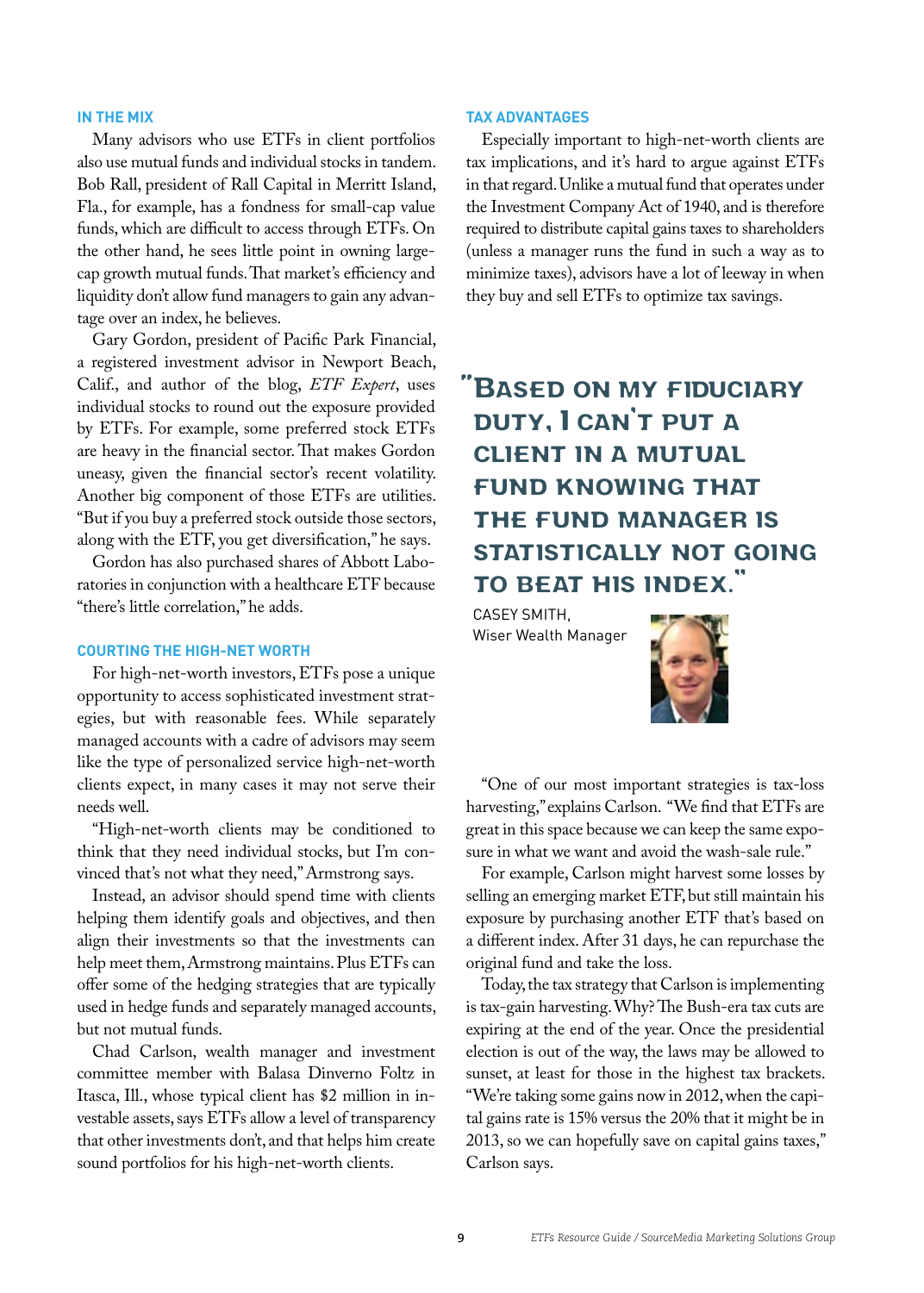" If you buy an active mutual fund, you might see the holdings as of the last reporting period, which is three to six months ago. But you have no idea where those holdings are going to be six months in the future."

Roger Nusbaum, Your Source Financial



The tax advantages of ETFs are what originally led Smith to ETFs. In 2007, he had bought the book of business of an older, retiring financial advisor. The outgoing advisor was a shrewd stock-picker, but he had a knack for generating exorbitant taxes for his clients through his trades. "On the investment side he was making money," Smith says. "But on the tax side he was losing money. You had little old ladies paying estimated quarterly taxes of \$20,000."

Switching to ETFs—and cutting down on portfolio turnover—helped Smith lower his clients' tax bills. During the financial crisis in 2009, Smith sold some investment losers to generate losses. "We turned around and bought ETFs that were similar but different," he says. The firm has managed the tax situation so much that "our clients don't pay quarterly estimated taxes anymore," he says.

There are certain asset classes where ETFs particularly outshine mutual funds on taxes. Small caps are one area, says Armstrong. Small-cap growth mutual funds have high portfolio turnovers. Selling frequently increases taxes, but Armstrong can still get the small exposure without worrying about the tax bite through ETFs.

## **Hedging Strategies**

As previously noted, ETFs can be used for hedging, including leveraged and inverse ETFs, not to mention ETFs that employ hedge fund-like strategies. While

some advisors don't set out to use hedging strategies, others, like Rall, say they had to change course after the financial crisis of 2008. "The biggest thing I kept hearing from my clients was that they didn't want to go through that again," he says. "Wealth protection is as important to most people as wealth enhancement."

Prior to the financial crisis he had used wellcalibrated diversification strategies, but it was of little consequence when most correlations converged and declined sharply in tandem. "I was always an asset diversification-type manager, until I saw that it didn't work in a period like 2008 and 2009," he says.

Rall attended a workshop at the Chicago Board Options Exchange geared toward advisors to help them use options in their portfolios. He now implements a strategy of puts and options on ETFs. "Obviously I can't do that with mutual funds," he says. He buys long-term puts on broad indexes like the S&P 500, Russell 2000 and an emerging market index. Each month he and his staff sell short-term calls. "The short-term calls generate the premiums and help offset some of the cost of the puts," he explains.

Others hedge on a case-by-case basis. Nusbaum, for one, takes defensive action when the S&P starts to move below its 200-day moving average. His primary tool is a two-times inverse fund of the S&P 500. "We used that fairly early on when the market started to roll over," he says about the second quarter of this year. "It did go up when the market went down." He typically allocates just a few percentage points of a portfolio to the fund.

Others, however, say they don't want to get too active in hedging because it goes against the principle of using ETFs, not to mention that it can get expensive. That's the view that Carlson has adopted. "We don't want to be doing monthly or weekly trading," he says. "That goes against our philosophy."

The only hedging instrument Carlson uses is an allocation to global real estate, which has a low correlation to domestic equities. On the fixed-income side, he goes for mutual funds with an unconstrained bond fund, which is not beholden to any particular bond index or investment style and can roam the fixedincome universe in search of opportunity.

As with stocks and mutual funds before them, ETFs can be used in myriad investing strategies. As the market matures, more advisors are finding ways to implement them and more ways to craft their unique investment styles. ■